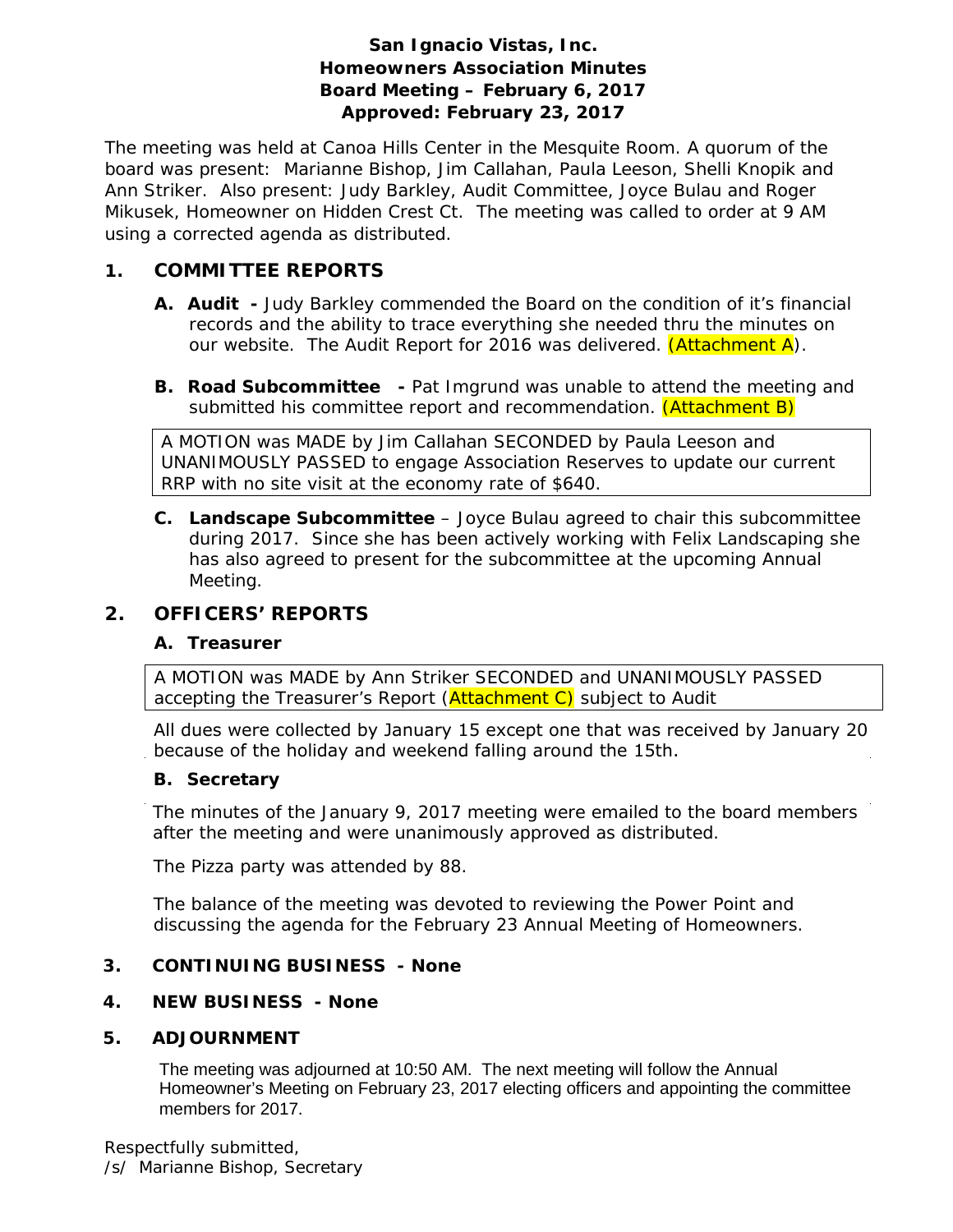### ATTACHMENT A

#### **Audit Committee Report**

**To the Board of Directors San Ignacio Vistas, Inc.** 

**We have performed an internal audit of the accompanying Statements of Assets, Liabilities and Fund Balances (modified cash basis) and Revenue, Expenses and Changes in Fund Balances (modified cash basis) of San Ignacio Vistas, Inc. as of and for the years ended December 31, 2016 and 2015. These financial statements are the responsibility of the organization's management. Our responsibility is to express an opinion on the financial statements based on our internal audit.** 

**We conducted our internal audit to obtain reasonable assurance about whether the financial statements are free of material misstatement. Our internal audit procedures included examining, on a test basis, evidence supporting the amounts in the financial statements as well as evaluating the overall financial statement presentation. We believe that our internal audit procedures provide a reasonable basis for our opinion.** 

**The financial statements are consistently prepared on the modified cash basis of accounting, which is a comprehensive basis of accounting other than generally accepted accounting principles.** 

**In our opinion, as the internal audit committee, the financial statements referred to above present fairly, in all material respects, the assets, liabilities, fund balances, revenue, expenses and changes in fund balances of San Ignacio Vistas, Inc. as of and for the years ended December 31, 2016 and 2015, on the modified cash basis of accounting.** 

**The San Ignacio Vistas, Inc. Internal Audit Committee** 

**January 23, 2017**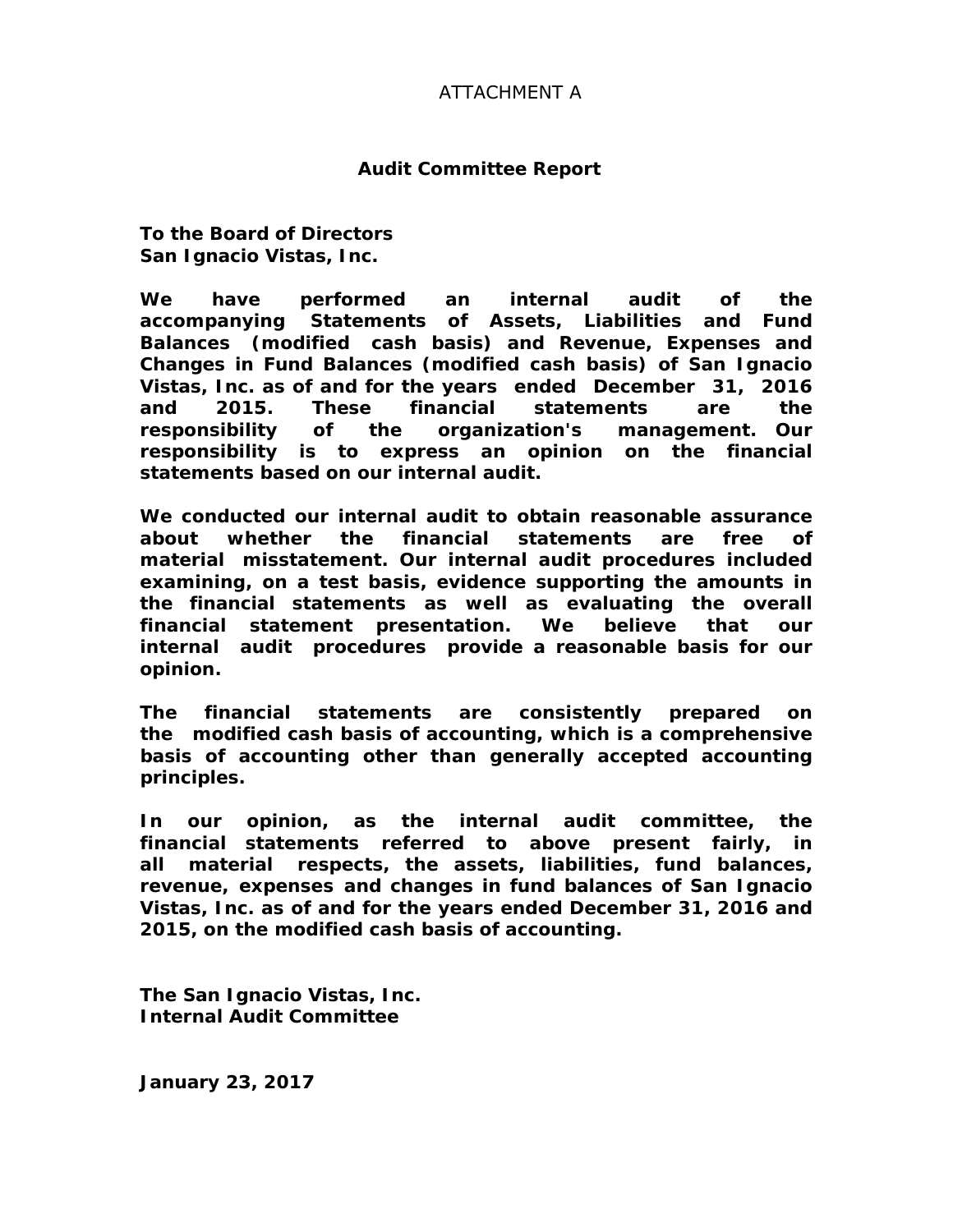### **1. CASH**

**Cash of \$129,399 consists of \$105,010 (\$99,287 at December 31, 2015) in the Operating account and \$24,389 (\$51,547 at December 31, 2015) in the Reserve account.**

### **2. INVESTMENTS**

**Reserve Fund Investments for 2016 consist of:**

|                                       | <b>Fair Value</b> | <b>Carrying Value</b> | <b>Matures</b> | <u>APY</u> |
|---------------------------------------|-------------------|-----------------------|----------------|------------|
| Commerce CD                           | \$101,705         | \$101,705             | 6/17           | .95%       |
| <b>Goldman Sachs CD</b>               | 100,000           | 100,000               | 4/17           | .85%       |
| <b>Washington Federal</b>             | 62,222            | 62,222                | 2/20           | 1.95%      |
| <b>Vanguard Wellesley Income Fund</b> |                   |                       |                |            |
| 2,076.016 shares                      | 128,090           | 123,254               |                | 3.18%      |
| <b>Vanguard Wellington Fund</b>       |                   |                       |                |            |
| 861.91 shares                         | 58,087            | 52,548                |                | 2.68%      |
|                                       | \$450,104         | \$439,729             |                |            |
| Unrealized gain                       | \$10,375          |                       |                |            |

**Reserve Fund Investments for 2015 consisted of:**

|                                       | <b>Fair Value</b> | <b>Carrying Value</b> | <b>Matures</b> | <u>APY</u> |
|---------------------------------------|-------------------|-----------------------|----------------|------------|
| <b>Commerce CD</b>                    | \$100,718         | \$100,718             | 3/16           | .95%       |
| <b>Goldman Sachs CD</b>               | 100,427           | 100,427               | 4/17           | .85%       |
| <b>Washington Federal</b>             | 61,031            | 61,031                | 2/20           | 1.95%      |
| <b>Vanguard Wellesley Income Fund</b> |                   |                       |                |            |
| 1,993.778 shares                      | 118,430           | 118,176               |                | 3.18%      |
|                                       | \$380,606         | \$380,352             |                |            |
| Unrealized gain                       | 254               |                       |                |            |

**Investments are carried at cost, including reinvested dividends or credited interest.** 

**The Board has adopted an investment policy allowing up to 40% of the "Reserve Net Assets", i.e. Fund Balance, to be invested in mutual funds or other like investments. At December 31, 2016 the shares in the Vanguard Funds with a carrying value of \$175,802 are within that policy limit.**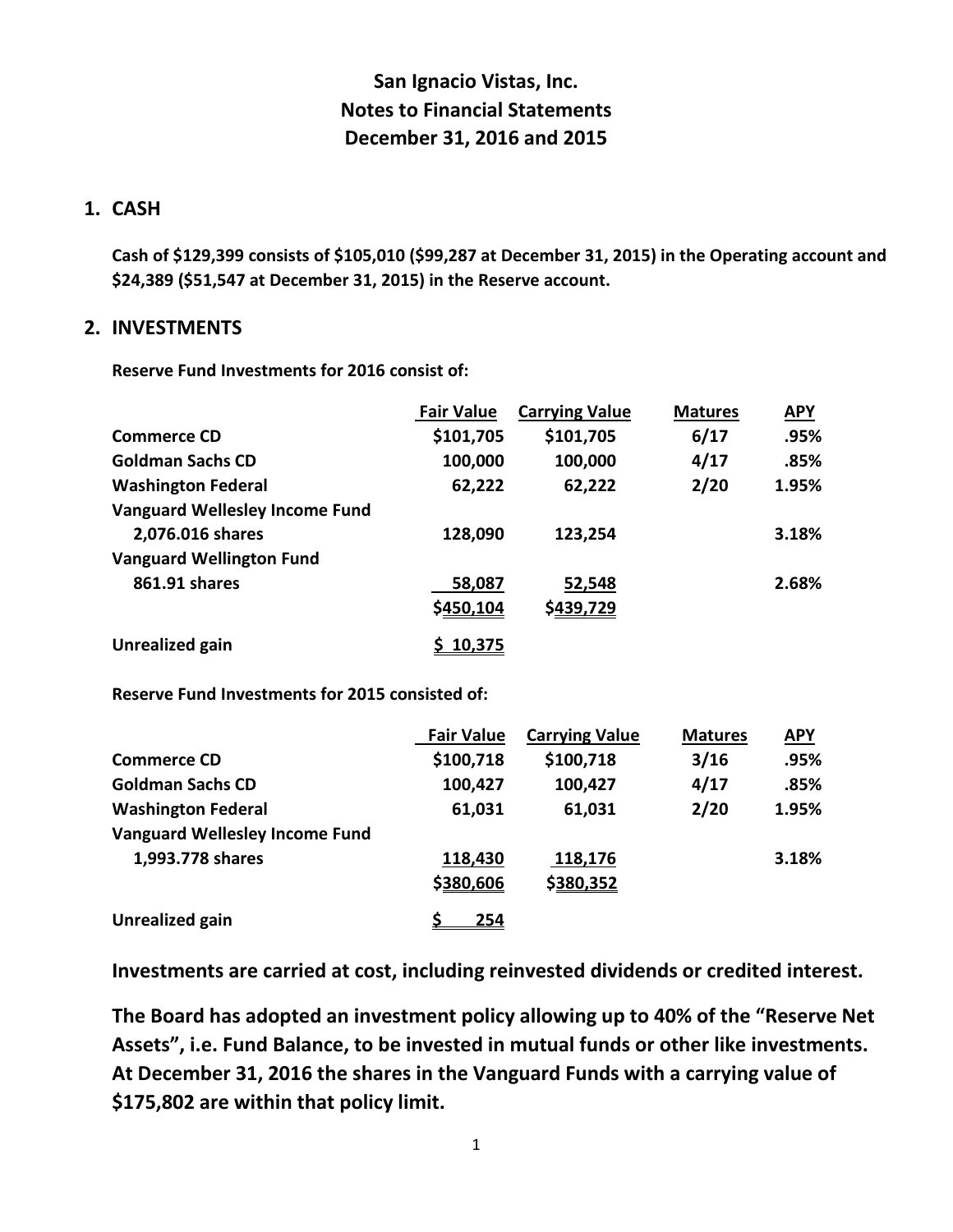## **3. ORGANIZATION**

**San Ignacio Vistas, Inc. (The Association or SIV) is incorporated as a nonprofit corporation under Arizona Law. The duration of its existence is perpetual. The purpose of SIV is to preserve the property values and natural beauty of the area by providing architectural control of the 228 lots comprising The Association and maintaining the Common Areas (streets, sidewalks, drainage-ways and natural vegetation).**

**SIV is governed by the Declaration of Establishment of Covenants, Conditions and Restrictions (CC&Rs) and may be amended by the Members from time to time.**

**As a Homeowners Association, SIV is considered a Common Interest Realty Association for accounting and financial reporting purposes.**

# **4. BASIS OF ACCOUNTING**

**The financial statements are prepared on a modified cash basis of accounting. Under this method, transactions are generally reported at the time cash is received or disbursed. The primary exception relates to member annual assessments, a substantial portion of which are collected by December 31 for the following fiscal year. In the year-end financial statements such amounts are classified as "Assessments Received in Advance" and recognized as revenue in the fiscal year for which they are budgeted.**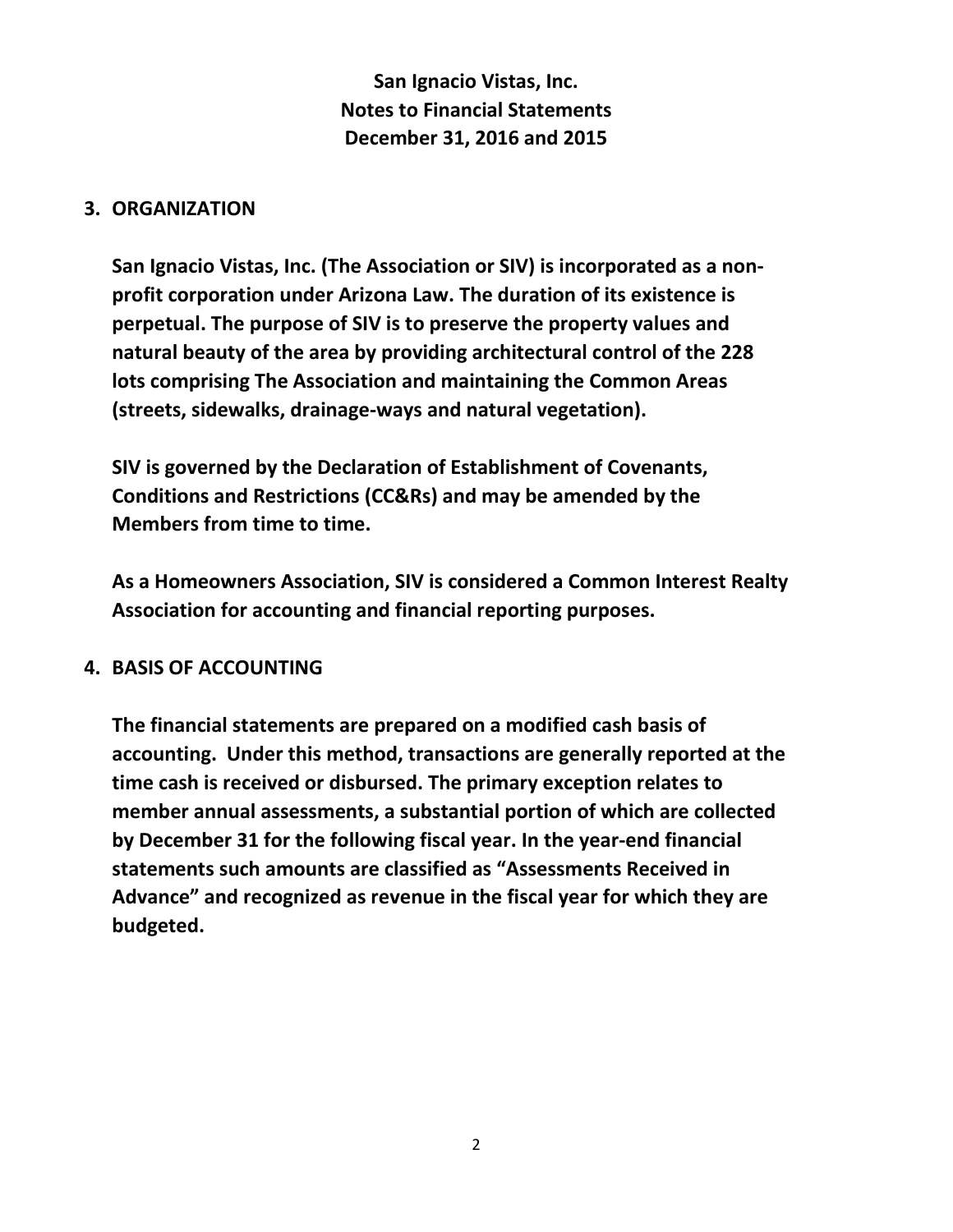## **5. FUND ACCOUNTING**

**The Association utilizes an Operating Fund and Reserve Fund to account for its' financial transactions. The Reserve Fund is designated for future major repairs, maintenance and replacements of Common Areas pursuant to the CC&Rs. Substantially all other resources and expenditures are recorded in the Operating Fund.**

**Cash and Investments are accumulated in the Reserve Fund and are not available for normal operations.** 

**During 2012 the Board engaged independent specialist consultants to perform a Reserve Study "with site visit" as well as an Erosion and Sediment Control Study. The findings of these studies were incorporated in the Association's Reserve Replacement Plan (RRP). Annually, the Board updates it's RRP which projects the estimated remaining useful lives and the estimated timing and replacement costs of the components of the Common Areas. The Board levies an Annual Assessment to fund the anticipated future expenditures within the Reserve Fund.** 

**Actual expenditures and investment income may vary from the estimated amounts, and the variations may be material. Therefore, amounts accumulated in the Reserve Fund may not be adequate to meet all future needs for major repairs and replacements. If additional funds are needed, the Association has the authority under the CC&Rs, subject to membership approval, to levy special assessments, or delay major repairs and replacements until sufficient funds are available.**

# **6. FIXED ASSETS**

**As permitted by industry practice, the Association has elected not to recognize as assets in its financial statements the Common Areas and office equipment which it owns.**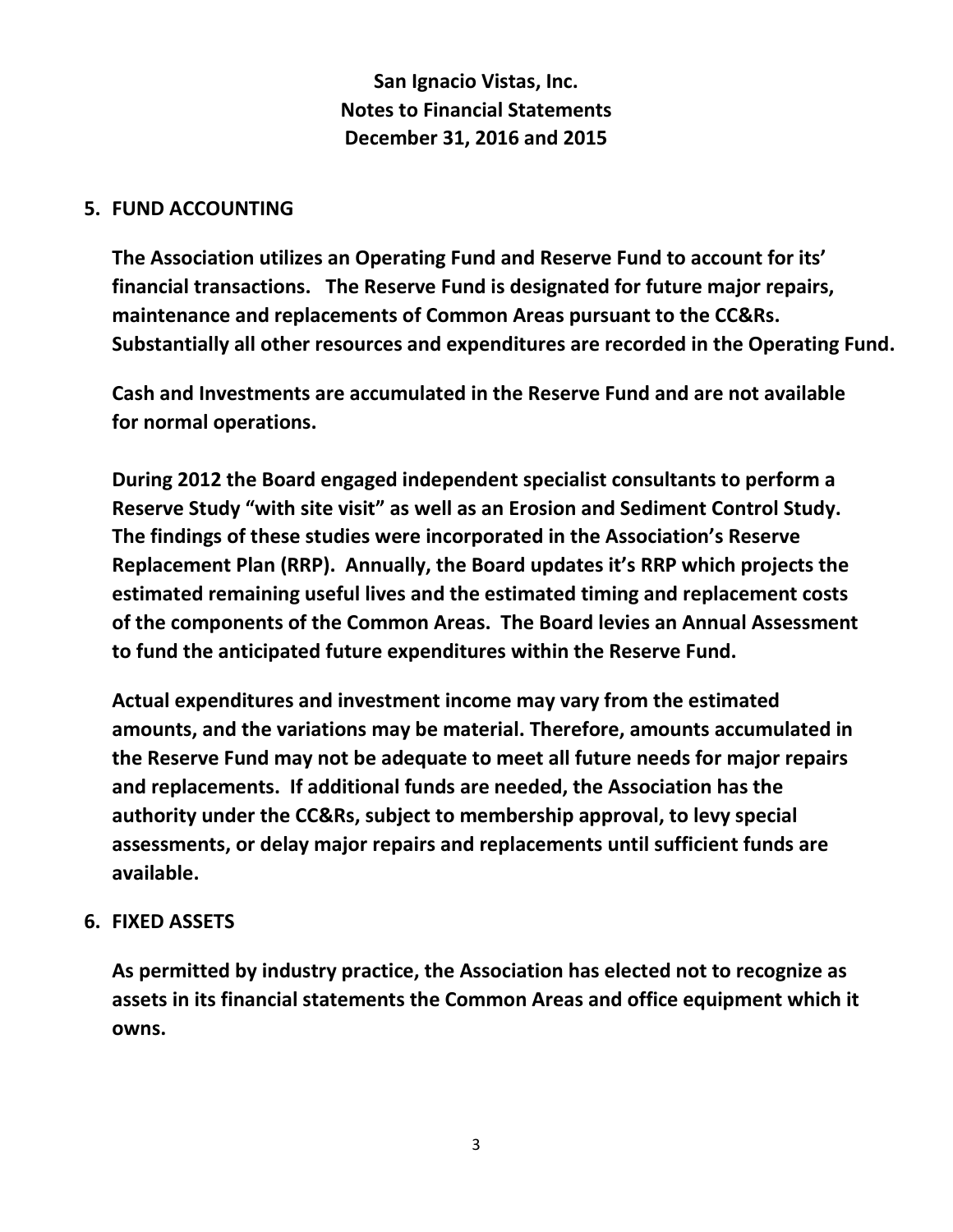## **7. INCOME TAXES**

**The Association has obtained a ruling from the Internal Revenue Service that it is exempt from income taxes pursuant to Section 501 (C) (4) of the Internal Revenue Code.**

# **8. RELATED PARTY TRANSACTIONS**

**Pursuant to the Association's Bylaws, no Board Member or Officer receives any compensation for their volunteer services.**

**The Association contracts with Reliable Secretary Services ("Reliable") to provide day-to-day operations services, including, but not limited to, maintenance of the homeowners' database, corporate files, obtaining legal opinions as directed by the Board, negotiation of the contract for trash services, corresponding with homeowners relative to enforcement of deed restrictions and provisions of the governing documents, generating notices, invoicing homeowners for annual assessments and responding to disclosures for any transfer or sale of a lot within SIV, development and maintenance of the Association website, preparation and distribution of newsletters and a neighborhood phone directory.**

**Reliable is owned by Marianne Bishop, who is a Board Member and Officer of SIV. Total fees paid to Reliable amounted to \$12,000 in 2016 and \$11,400 in 2015 plus certain office expenses (phone and internet).**

**In the opinion of the Board, the fees paid are reasonable for all of the services provided.**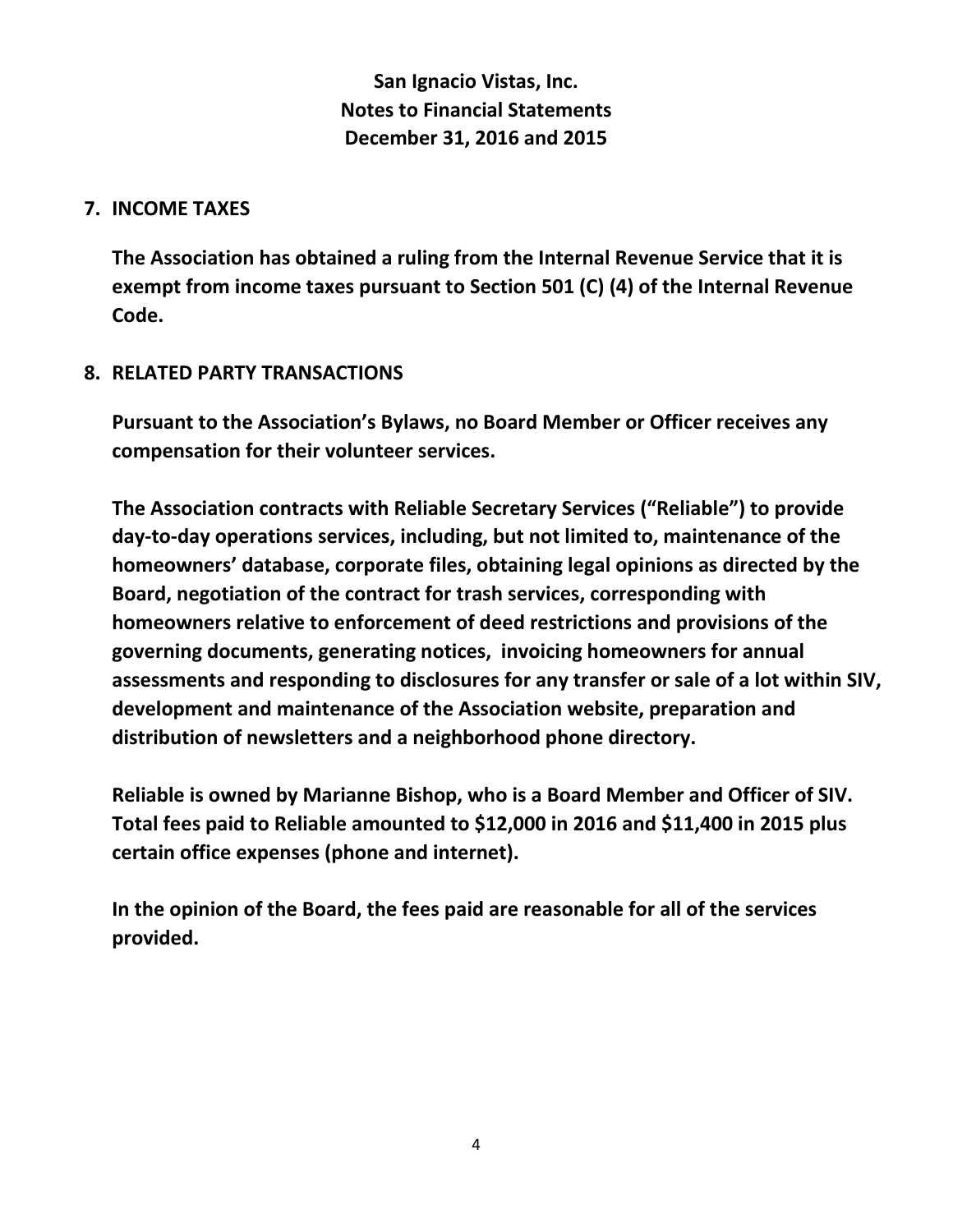# **San Ignacio Vistas, Inc. Statement of Assets, Liabilities and Fund Balances (Modified Cash Basis) December 31, 2016 with Comparative Totals for 2015**

|                                               | Operating |             | Reserve                 |    | <b>Total All Funds</b> |    |                      |
|-----------------------------------------------|-----------|-------------|-------------------------|----|------------------------|----|----------------------|
|                                               |           | <b>Fund</b> | <b>Fund</b>             |    | 2016                   |    | 2015                 |
| <b>ASSETS</b>                                 |           |             |                         |    |                        |    |                      |
| Cash<br><b>Investments</b>                    | \$        | 105,010     | \$<br>24,389<br>439,729 |    | \$129,399<br>439,729   |    | \$150,834<br>380,352 |
| (Fair Value of \$450,104 in 2016)             |           |             |                         |    |                        |    |                      |
| and \$380,606 in 2015)<br><b>TOTAL ASSETS</b> | \$        | 105,010     | \$<br>464,118           |    | \$569,128              |    | \$531,186            |
| <b>LIABILITIES</b>                            |           |             |                         |    |                        |    |                      |
| <b>Assessments Received in Advance</b>        | \$        | 91,690      | \$                      | \$ | 91,690                 | \$ | 92,400               |
| <b>BALANCES</b><br><b>FUND</b>                |           | 13,320      | 464,118                 |    | 477,438                |    | 438,786              |
| TOTAL LIABILITIES AND FUND BALANCES           | S         | 105,010     | \$<br>464,118           |    | \$569,128              |    | \$531,186            |

Prepared by: M Bishop, Treas 1-10-17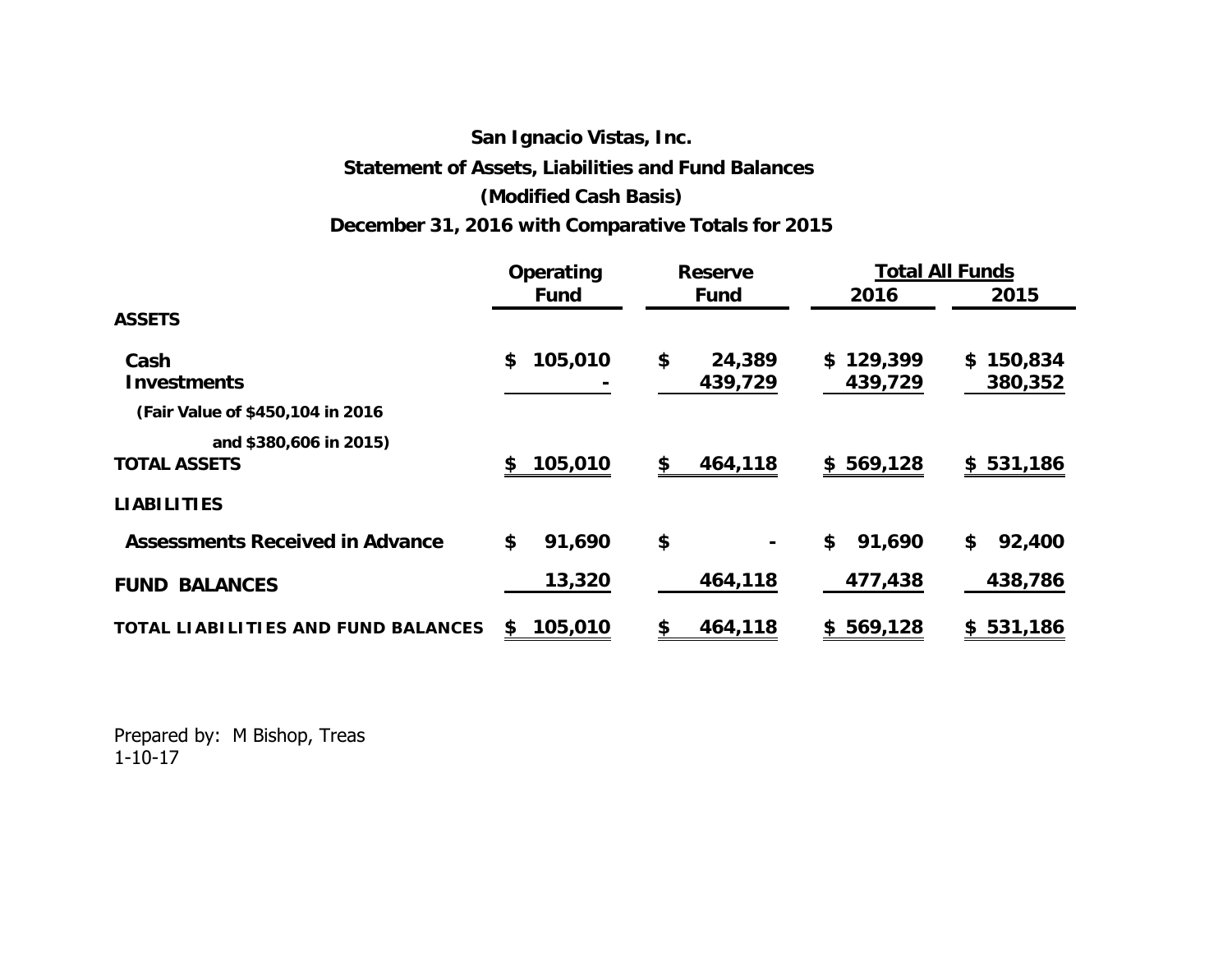### **San Ignacio Vistas, Inc. Statement of Revenue, Expenses and Changes in Fund Balances (Modified Cash Basis)**

## **Year Ended December 31, 2016 with Comparative Totals for 2015**

|                                   |               | <b>Operating Fund</b> |               | <b>Reserve Fund</b> | <b>Total All Funds</b> |                |  |
|-----------------------------------|---------------|-----------------------|---------------|---------------------|------------------------|----------------|--|
|                                   |               |                       |               |                     | <b>Actual</b>          |                |  |
|                                   | <b>Budget</b> | <b>Actual</b>         | <b>Budget</b> | <b>Actual</b>       | <u>2016</u>            | 2015           |  |
| <b>REVENUE</b>                    |               |                       |               |                     |                        |                |  |
| <b>Assessments</b>                | \$<br>67,949  | \$<br>67,949          | 51,750<br>\$  | 51,750<br>\$        | 119,699<br>S.          | 114,000<br>S.  |  |
| <b>Transfer and Document Fees</b> | 3,000         | 4,850                 |               |                     | 4,850                  | 4,250          |  |
| <b>Investment Income</b>          | 120           | 126                   | 9,000         | 10,744              | 10,870                 | 9,036          |  |
| <b>TOTAL REVENUE</b>              | 71,069        | 72,925                | 60,750        | 62,494              | 135,419                | <u>127,286</u> |  |
| <b>EXPENSES</b>                   |               |                       |               |                     |                        |                |  |
| <b>Maintenance</b>                | 44,600        | 45,068                | 35,000        | 30,274              | 75,342                 | 45,734         |  |
| Administrative                    | 18,860        | 16,131                |               |                     | 16,131                 | 16,823         |  |
| <b>Other</b>                      | 5,610         | 5,293                 |               |                     | 5,293                  | 5,551          |  |
| <b>TOTAL EXPENSES</b>             | 69,070        | 66,492                | 35,000        | 30,274              | 96,766                 | 68,108         |  |
| <b>EXCESS REVENUE (EXPENSES)</b>  | 1,999         | 6,433                 | 25,750        | 32,220              | 38,653                 | 59,178         |  |
| <b>FUND BALANCES</b>              |               |                       |               |                     |                        |                |  |
| <b>Beginning of Year</b>          | 6,887         | 6,887                 | 431,898       | 431,898             | 438,785                | 379,608        |  |
| <b>END OF YEAR</b>                | 8,886         | 13,320                | 457,648       | 464,118             | 477,438                | 438,786        |  |

Prepared by: M Bishop, Treas. 1-10-17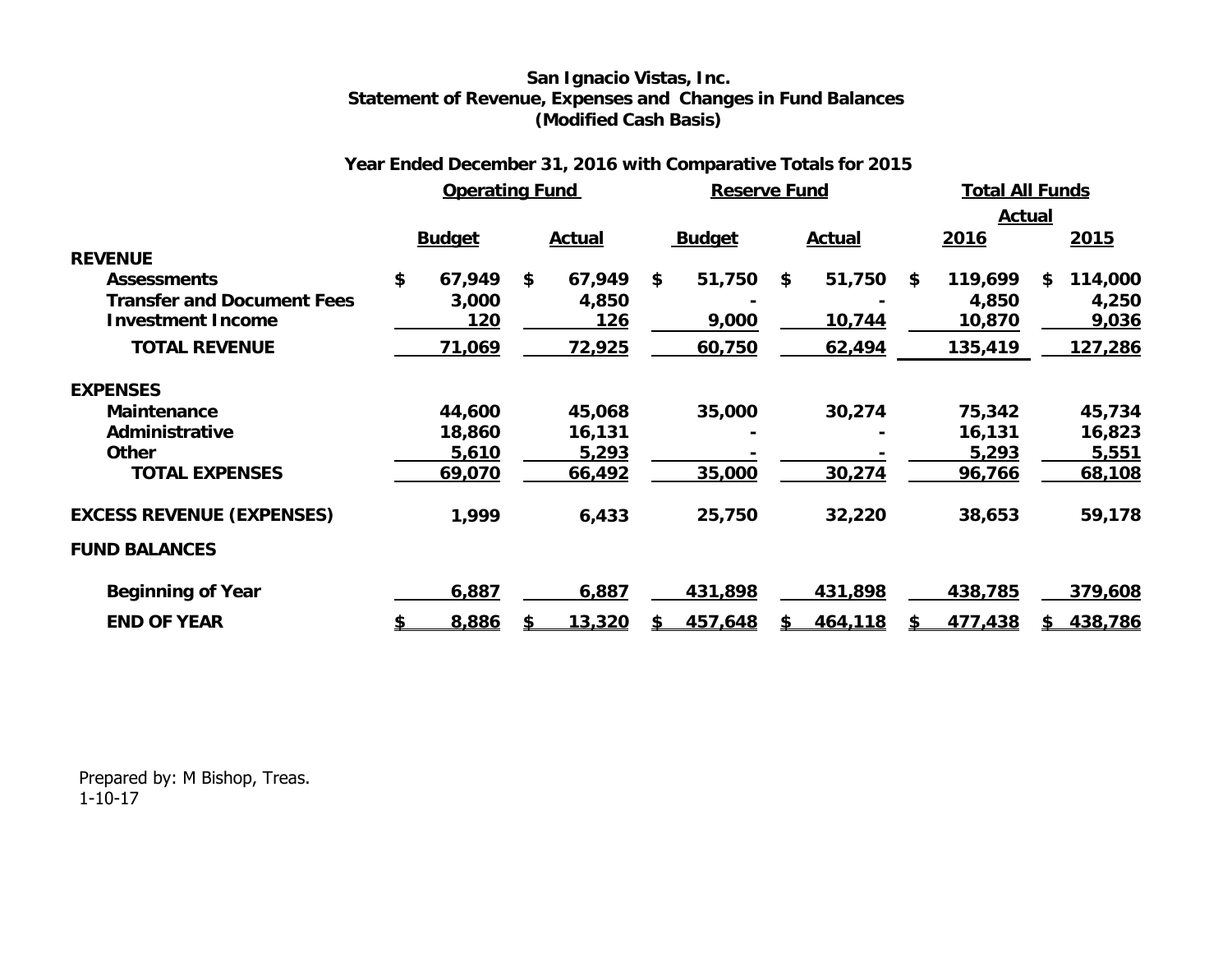# ATTACHMENT B

# SIV ROAD SUB-COMMITTEE MEETING NOTES JANUARY 30, 2017 1 PM

Present were: Don White, Gary Powers, Duane Felstet, Pat Imgrund – chair

Discussion of results of questions sent by this sub-committee to Association Reserves and Capital Reserve Analysts. Association Reserves is the only company that returned answers. We found the answers enlightening. After a discussion it was decided by unanimous consensus to recommend to the board that Association Reserves be hired to do a reserve study update without a site visit. We believe that a site visit is of little value, in light of the information we gained from the answers to the questions we asked.

There was a thorough discussion of the road reflectors in SIV. Don will manage this program and begin with research into adhesives. The hope is to find an adhesive that will bond the reflectors more reliably than adhesives used in the past.

Additional discussion was conducted on numerous other items.

Meeting adjourned at 3:05 PM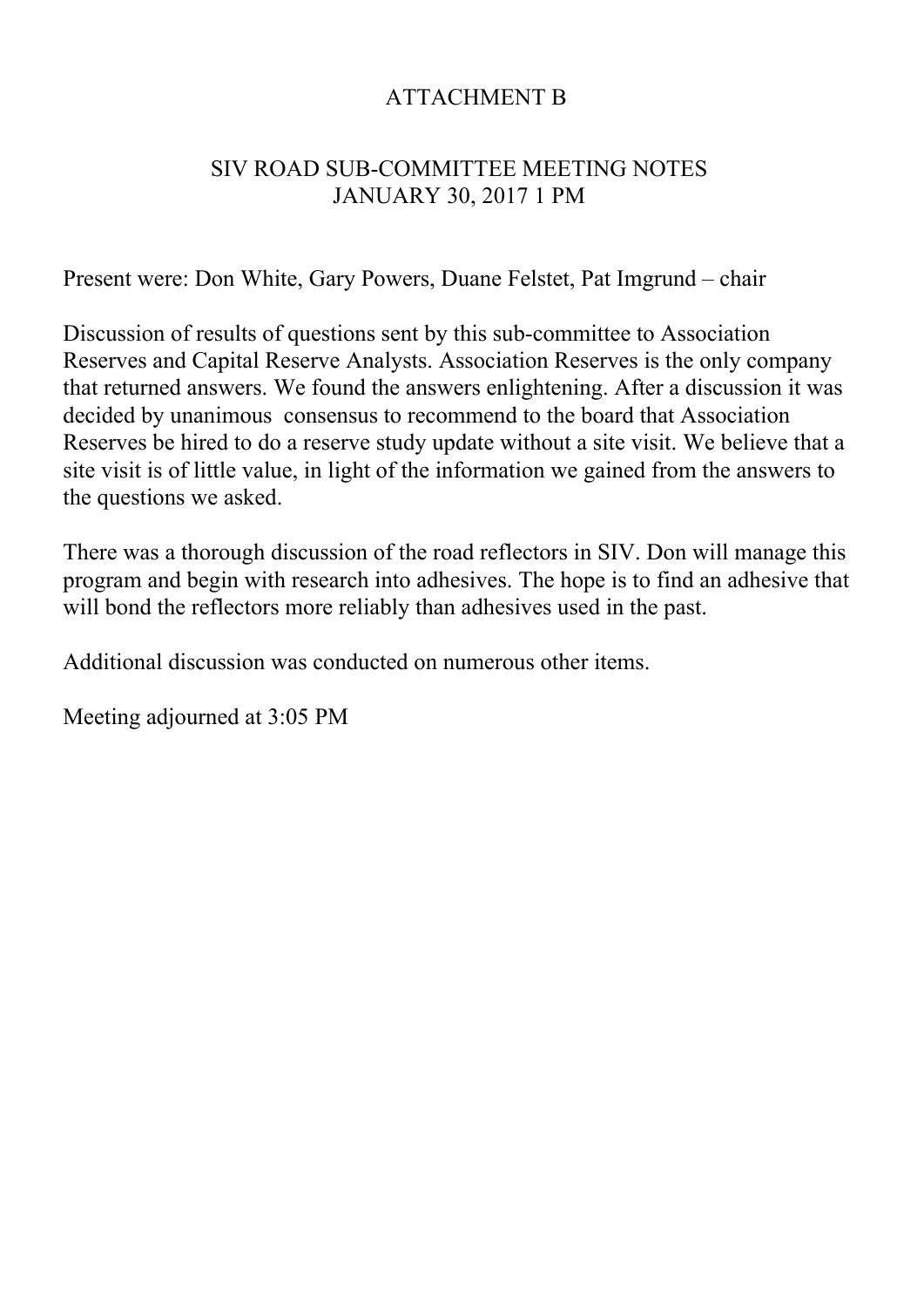## ATTACHMENT C

**2/5/2017**

# **San Ignacio Vistas, Inc Balance Sheet As of January 31, 2017**

**ASSETS**

| <b>Currrent Assets</b>                            | <b>OPERATING</b> | <b>RESERVE</b> | <b>TOTAL</b> |
|---------------------------------------------------|------------------|----------------|--------------|
| <b>120 - COMMERCE CHECKING</b>                    | 78,538<br>78,538 |                |              |
| 1502 - COMMERCE RESERVE                           |                  | 73,017         |              |
| 1505 - WELLESLEY INCOME VWIAX (MV = 128,090)      |                  | 123,254        |              |
| 1507 · WASH FED 5yr 2/13/20 APY 1.93%             |                  | 62,222         |              |
| 1508 · GOLDMAN SACHS CD .85% -4-28-17 (MV-99,989) |                  | 100,000        |              |
| 1509 - COMMERCE CD 6/30/17 APY .98%               |                  | 101,790        |              |
| 1510 - WELLINGTON - VWENX (MV = 58,087)           |                  | 52,548         |              |
| 1511 - VANGUARD - MM                              |                  | 1,283          |              |
|                                                   |                  | 514,114        |              |
|                                                   |                  |                | 592,652      |
| <b>LIABILITIES &amp; EQUITY</b>                   |                  |                |              |
| <b>FUND BALANCES</b>                              |                  |                |              |
| 300 · Operating Fund Balance                      | 13,320           |                | 13,320       |
| 3000 - Reserve Fund Balance                       |                  | 464,118        | 464,118      |
| <b>Net Income</b>                                 | 65,218           | 49,996         | 115,214      |
| <b>TOTAL LIABILITIES &amp; FUND BALANCES</b>      |                  |                | 592,652      |